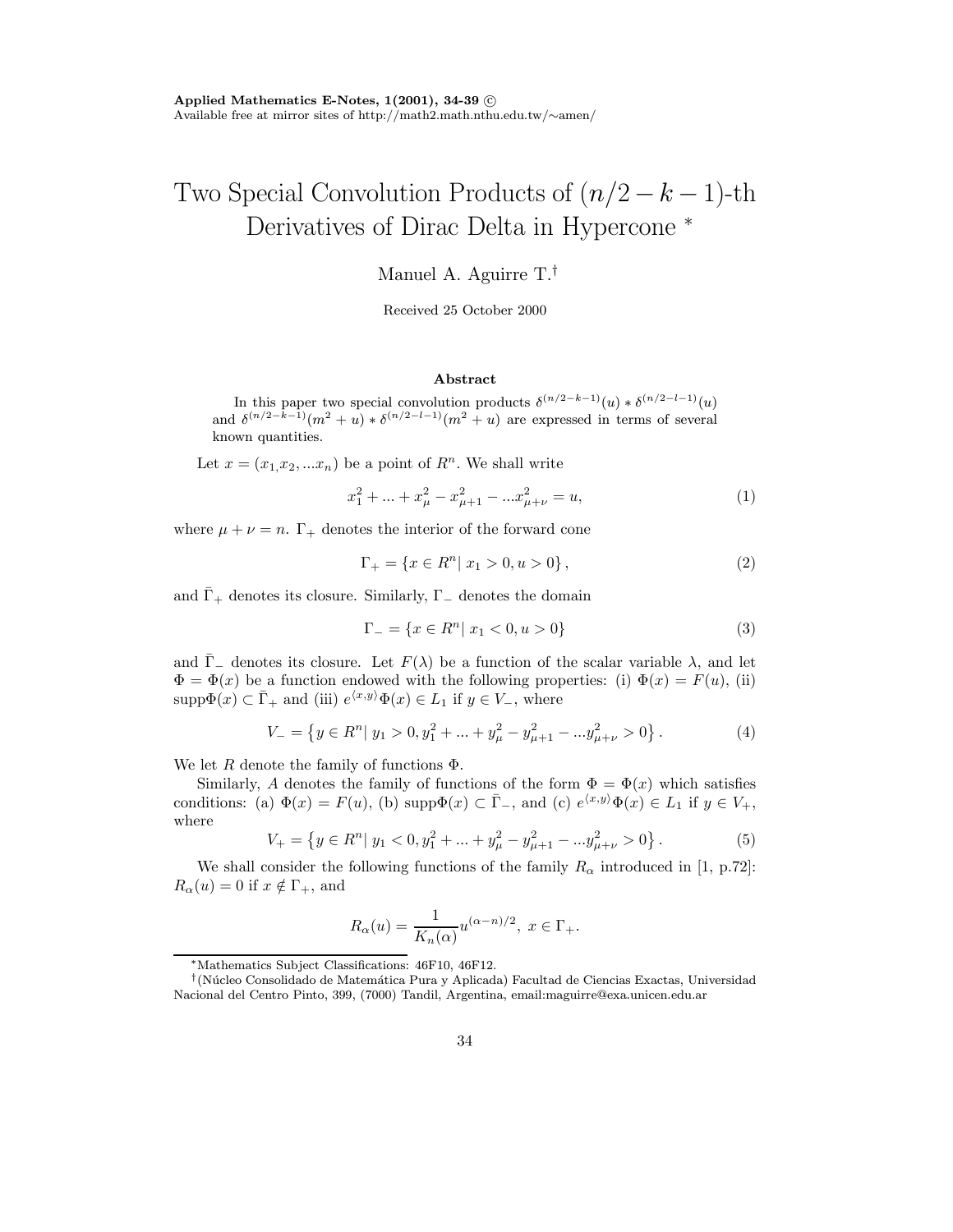## M. A. Aguirre 35

Here  $\alpha$  is a complex parameter and n the dimension of the space, the constant  $K_n(\alpha)$ is defined by

$$
K_n(\alpha) = \frac{\pi^{(n-1)/2} \Gamma((2+\alpha-n)/2) \Gamma((1-\alpha)/2) \Gamma(\alpha)}{\Gamma((2+\alpha-\mu)/2) \Gamma((\mu-\alpha)/2)} \tag{6}
$$

and  $\mu$  is the number of positive terms of

$$
u = x_1^2 + \dots + x_\mu^2 - x_{\mu+1}^2 - \dots - x_{\mu+\nu}^2, \ \mu + \nu = n. \tag{7}
$$

 $R_{\alpha}(u)$  is a distribution of  $\alpha$  and is an ordinary function if the real part of  $\alpha$  is greater than or equal to  $n$ .

By putting  $\mu = 1$  in  $R_{\alpha}(u)$  and (6) and remembering the Legendre's duplication formula of  $\Gamma(z)$  [2, p.344]

$$
\Gamma(2z) = 2^{2z-1}\pi^{-1/2}\Gamma(z)\Gamma(z+1/2),\tag{8}
$$

 $R_{\alpha}(u)$  reduces to  $M_{\alpha}(u)$  which is the hyperbolic kernel of Riesz [3, p.31]:  $M_{\alpha}(u) = 0$ if  $x \notin \Gamma_+$  and

$$
M_{\alpha}(u) = \frac{1}{H_n(\alpha)} u^{(\alpha - n)/2}, \ x \in \Gamma_+.
$$
 (9)

Here

$$
u = x_1^2 - x_2^2 - \dots x_n^2,\tag{10}
$$

and

$$
H_n(\alpha) = \pi^{(n-2)/2} 2^{\alpha - 1} \Gamma(\alpha/2) \Gamma((\alpha - n + 2)/2). \tag{11}
$$

Trione in [4, p.11] proves the validity of the property

$$
\diamondsuit^k R_{2k}(u) = R_0(u) = \delta(x) \tag{12}
$$

for  $k = 0, 1, 2, ...$ , where

$$
\diamondsuit^k = \left\{ \frac{\partial^2}{\partial x_1^2} + \dots \frac{\partial^2}{\partial x_\mu^2} - \frac{\partial^2}{\partial x_{\mu+1}^2} - \dots \frac{\partial^2}{\partial x_{\mu+\nu}^2} \right\}^k
$$
(13)

is the ultrahyperbolic operator iterated k-times and  $\delta(x) = \delta(x_1, x_2, ... x_n)$  is the Dirac delta function. From (12),  $R_{2k}(u)$  is the unique elementary solution of the  $n$ -dimensional ultrahyperbolic operator iterated  $k$ -times defined by  $(13)$ 

Aguirre in [5, p.149] proves the following properties:

1.  $\mu$  odd and  $\nu$  even  $(n \text{ odd})$ 

$$
R_{2k}(u) = \frac{1}{(-1)^{(\mu - 1)/2} \pi^{(n-1)/2} 2^{2k-1} \Gamma(k)} \cdot \frac{u^{k-n/2}}{\Gamma(k-n/2+1)},
$$
(14)

where  $u$  is defined by  $(7)$ 

2.  $\mu$  odd and  $\nu$  odd (*n* even)

$$
R_{2k}(u) = \frac{1}{(-1)^{(\mu-1)/2} \pi^{(n-1)/2} 2^{2k-1} \Gamma(k)} \cdot \frac{u^{k-n/2}}{\Gamma(k-n/2+1)}
$$
(15)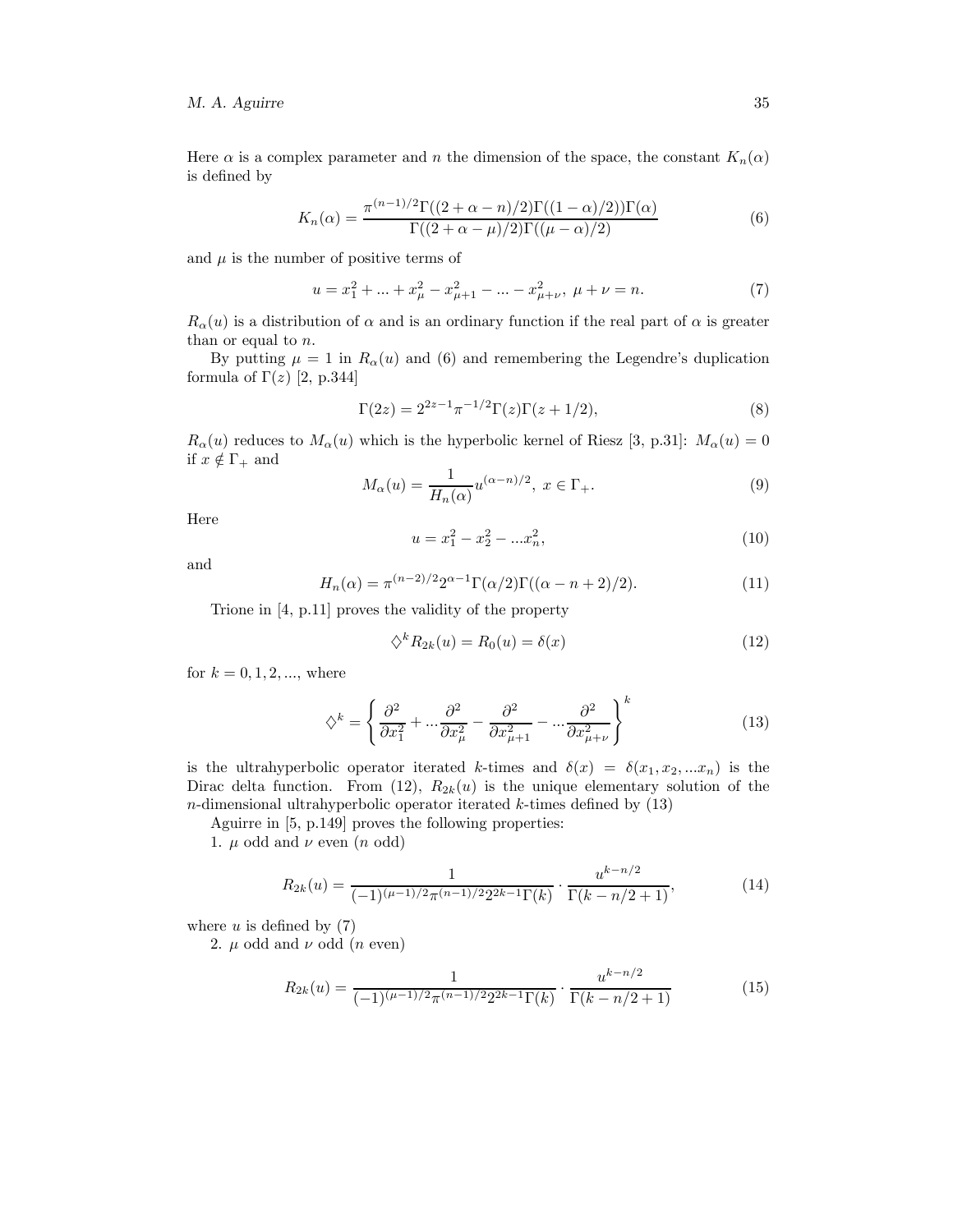if  $k \geq n/2$  and

$$
R_{2k}(u) = \frac{1}{(-1)^{(\mu - 1)/2} \pi^{(n-1)/2} 2^{2k-1} \Gamma(k)} \delta^{(n/2 - k - 1)}
$$
(16)

if  $k < n/2$ .

On the other hand Aguirre and Trione in [6, p.123] prove the following formula

$$
R_{\alpha}(u) * R_{2k}(u) = R_{\alpha+2k}(u)
$$
\n(17)

for all  $\mu$  and  $\nu$  where the symbol  $*$  stands for convolution and  $\mu+\nu=n$  is the dimension of the space.

In this paper we find two formulae for two special convolution products

$$
\delta^{(n/2-k-1)}(u) * \delta^{(n/2-l-1)}(u)
$$

and

$$
\delta^{(n/2-k-1)}(m^2+u) * \delta^{(n/2-l-1)}(m^2+u)
$$

using the formulae (16), (17) and the following formula [10, p.123]

$$
\delta^{(k-1)}(m^2 + u) = \sum_{\nu=0}^{n/2-k-1} \frac{(m^2)^{\nu}}{\nu!} \delta^{(k+\nu-1)}(u)
$$
\n(18)

which holds when *n* is even and  $k < n/2 - 1$ .

THEOREM 1. Let  $k$  and  $l$  be non-negative integers and  $n$  an even positive integer. Then

$$
\delta^{(n/2-k-1)}(u) * \delta^{(n/2-l-1)}(u) = A_{k,l,n} \delta^{(n/2-k-l-1)}(u)
$$
\n(19)

under conditions (i)  $\mu$  and  $\nu$  are both odd, and (ii)  $0 \leq k + l \leq n/2 - 1$ , where [5, p.148]

$$
A_{k,l,n} = \frac{1}{2}(-1)^{(\mu-1)/2} \pi^{(n-2)/2} \frac{\Gamma(k)\Gamma(l)}{\Gamma(k+l)},
$$
\n(20)

and

$$
\delta^{(n/2-k-1)}(u) = \frac{(n/2-k-1)!}{(-1)^{n/2-k-1}} \text{res}_{\beta = -(n/2-k)} u^{\beta}
$$
\n(21)

and  $u$  is defined by  $(7)$ 

PROOF. From  $(16)$  and  $(17)$ , we have,

$$
\delta^{(n/2-k-1)}(u) * \delta^{(n/2-l-1)}(u)
$$
\n
$$
= (-1)^{(\mu-1)/2} \pi^{(n-2)/2} 2^{2k-1} \Gamma(k)
$$
\n
$$
\times \Gamma(l) (-1)^{(\mu-1)/2} \pi^{(n-2)/2} 2^{2l-1} (R_{2k}(u) * R_{2l}(u))
$$
\n
$$
= \Gamma(k) \Gamma(l) (-1)^{\mu-1} \pi^{n-2} 2^{2(k+l)-2} R_{2(k+l)}(u) \tag{22}
$$

if  $\mu$  and  $\nu$  are both odd. Now from (22) and (16), we have

$$
\delta^{(n/2-k-1)}(u) * \delta^{(n/2-l-1)}(u) = \frac{1}{2}(-1)^{(\mu-1)/2}\pi^{(n-2)/2}\frac{\Gamma(k)\Gamma(l)}{\Gamma(k+l)}\delta^{(n/2-k-l-1)}(u) \tag{23}
$$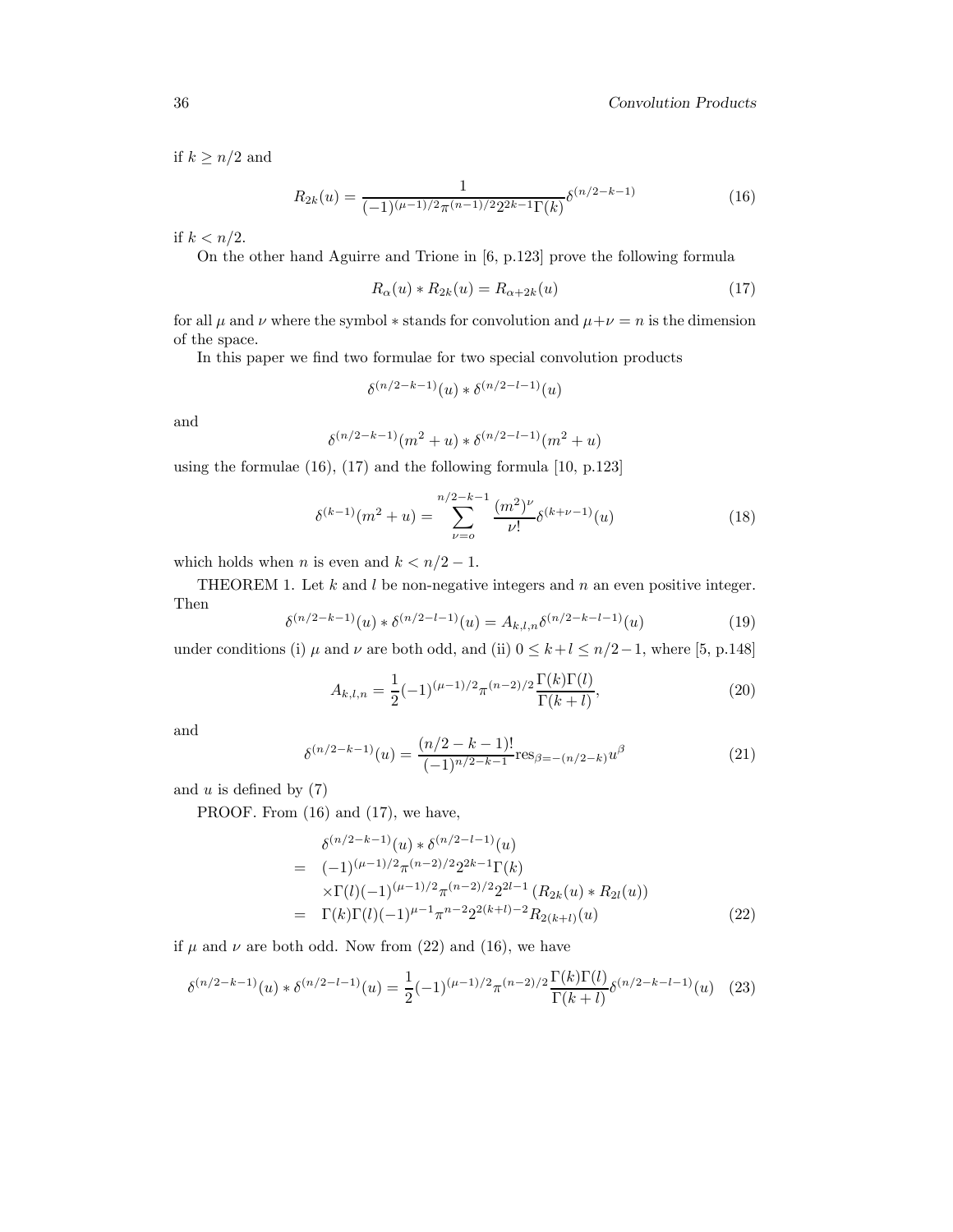if  $\mu$  and  $\nu$  are both odd and  $k + l < n/2$ . From (23) we deduce (19). The proof is complete.

We remark that our new formula (19) is not a consequence of the convolution product

$$
\delta^{(s)}(P_+) * \delta^{(t)}(P_+) = (-1)^{s+t} h_{s,t,n} P_-^{n/2-s-t-2}
$$
\n(24)

which appear in [7], where

$$
h_{s,t,n} = 2^{-2}(-1)^{(\nu-1)/2}\pi^{(n+2)/2}\frac{\Gamma(n/2-s-1)\Gamma(n/2-t-1)}{\Gamma(n/2-s-t-1)\Gamma(n-s-t-2)}
$$
(25)

and [11, p.278]

$$
\delta^{(s)}(P_+) = (-1)^s s! \text{res}_{\lambda = -s-1, s=0, 1, 2, \dots} P_+^{\lambda}
$$
 (26)

and [11, p.254]

$$
P_{+}^{\lambda}, \varphi \rangle = \int_{P>0} (P(x))^{\lambda} \varphi(x) dx \tag{27}
$$

and  $P(x) = u(x) = u$  with u defined by (7).

In fact, putting  $s = n/2 - k - 1$  and  $t = n/2 - l - 1$  in (24) and (25), we have

$$
\delta^{(n/2-k-1)}(P_+) * \delta^{(n/2-l-1)}(P_+)
$$
\n
$$
= 2^{-2}(-1)^{(\mu-1)/2}\pi^{(n-2)/2}\frac{\Gamma(k)\Gamma(l)(-1)^{n-k-l}}{\Gamma(k+l)\Gamma(k+l-n/2+1)}P_-^{k+l-n/2}
$$
\n(28)

provided  $n/2 \le k + l \le n - 2$ , where [11, p.269]

$$
P_{-}^{\lambda}, \varphi \rangle = \int_{P < 0} (-P(x))^{\lambda} \varphi(x) dx. \tag{29}
$$

Therefore our new convolution product formula (19) is in some way complementary to the formula (28).

THEOREM 2. Let  $k$  and  $l$  be non-negative integers and  $n$  an even positive integer. Then

$$
\delta^{(n/2-k-1)}(m^2+u) * \delta^{(n/2-l-1)}(m^2+u)
$$
\n
$$
= \delta^{(n/2-k-1)}(u) * \delta^{(n/2-l-1)}(u) + a_{\mu,n} \sum_{\nu=1}^{k-1} \frac{(m^2)^{\nu}}{\nu!} A_{k-\nu,l} \delta^{(n/2-k-l+\nu-1)}(u)
$$
\n
$$
+ a_{\mu,n} \sum_{j=1}^{l-1} \frac{(m^2)^j}{j!} A_{k,l-j} \delta^{(n/2-k-l+j-1)}(u) + a_{\mu,n} \sum_{\nu=1}^{k-1} \sum_{j=1}^{l-1} \frac{(m^2)^{\nu+j}}{\nu!} A_{k-\nu,l-j} \delta^{(n/2-k-l+\nu+j-1)}(u)
$$
\n(30)

under conditions a)  $\mu$  and  $\nu$  are both odd, and b)  $0 \le k + l \le n/2 - 1$ , where

$$
A_{s,t} = \frac{\Gamma(s)\Gamma(t)}{\Gamma(s+t)}
$$
\n(31)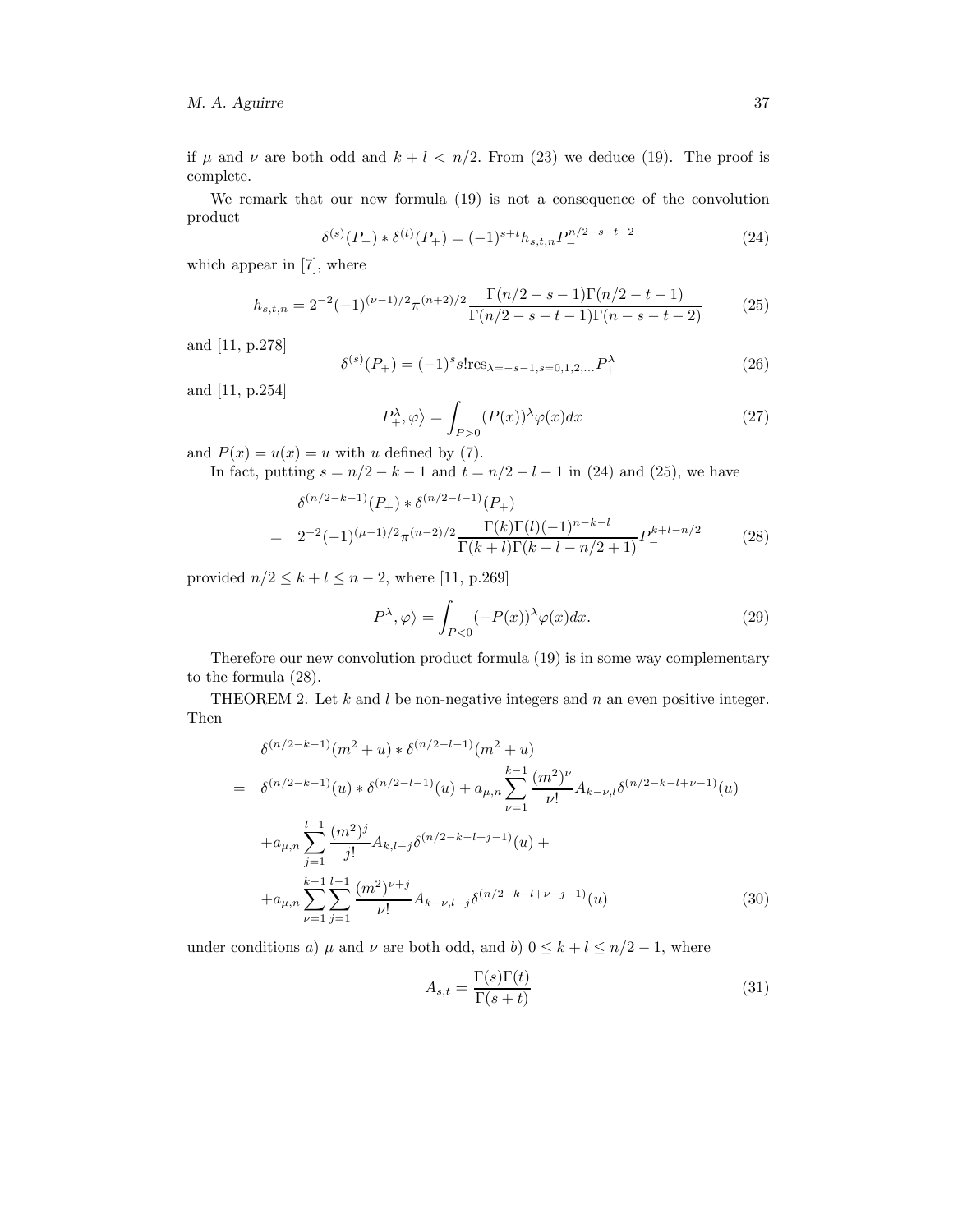and

$$
a_{\mu,n} = \frac{1}{2}(-1)^{(\mu-1)/2}\pi^{(n-1)/2}.
$$
 (32)

PROOF. From  $(18)$ , we have

$$
\delta^{(n/2-k-1)}(m^2+u) * \delta^{(n/2-l-1)}(m^2+u)
$$
\n
$$
= \sum_{\nu=0}^{k-1} \sum_{j=0}^{l-1} \frac{(m^2)^{\nu+j}}{\nu!} \left\{ A_{k-\nu,l-j} \delta^{(n/2-k-l+\nu+j-1)}(u) \right\}.
$$
\n(33)

Now using the formula (19), we have

$$
\delta^{(n/2-k-1)}(m^2+u) * \delta^{(n/2-l-1)}(m^2+u)
$$
\n
$$
= \sum_{\nu=0}^{k-1} \sum_{j=0}^{l-1} \frac{(m^2)^{\nu+j}}{\nu!} \left\{ A_{k-\nu,l-j,n} \delta^{(n/2-k-l+\nu+j-1)}(u) \right\}.
$$
\n(34)

where  $A_{k-\nu,l-j,n}$  is defined by (20). From (34) and (19), we obtain

$$
\delta^{(n/2-k-1)}(m^{2}+u) * \delta^{(n/2-l-1)}(m^{2}+u)
$$
\n
$$
= \delta^{(n/2-k-1)}(u) * \delta^{(n/2-l-1)}(u) + +a_{\mu,n} \sum_{\nu=1}^{k-1} \frac{(m^{2})^{\nu}}{\nu!} A_{k-\nu,l} \delta^{(n/2-k-l+\nu-1)}(u)
$$
\n
$$
+a_{\mu,n} \sum_{j=1}^{l-1} \frac{(m^{2})^{j}}{j!} A_{k,l-j} \delta^{(n/2-k-l+j-1)}(u)
$$
\n
$$
a_{\mu,n} \sum_{\nu=1}^{k-1} \sum_{j=1}^{l-1} \frac{(m^{2})^{\nu+j}}{\nu!j!} A_{k-\nu,l-j} \delta^{(n/2-k-l+\nu+j-1)}(u) \tag{35}
$$

where  $a_{\mu,n}$  is defined by the (32). The formula (35) coincides with (30).

It's clear that putting  $m^2 = 0$  in (30) we obtain (19).

We remark that  $(30)$  is not a consequence of the equality

$$
\delta^{(s-1)}(m^2 + P) * \delta^{(t-1)}(m^2 + P)
$$
\n
$$
= \delta^{(s-1)}(P_+) * \delta^{(t-1)}(P_+) + \sum_{r=1}^{n/2-s-t} \frac{(m^2)^r}{r!} C_{n/2-s-r,n/2-t-r,r,l} P_-^{n/2-k-t-r}(36)
$$

which appear in [8], where

$$
C_{n/2-s-r,n/2-t-r,r,l}
$$
  
=  $\pi^{n/2+1} 2^{-2} (-1)^{(\nu-1)/2} \frac{\Gamma(n/2-s-r)\Gamma(n/2-t-r)}{\Gamma(n/2-s-t+1)\Gamma(n-s-r-t-r)}.$  (37)

In fact, putting  $s = n/2 - k - 1$  and  $t = n/2 - l - 1$  in (36) and (37), we have

$$
\delta^{(n/2-k-1)}(m^2+P) * \delta^{(n/2-l-1)}(m^2+P)
$$
\n
$$
= \delta^{(n/2-k-1)}(P_+) * \delta^{(n/2-l-1)}(P_+) + \sum_{r=1}^{k+l-n/2} \frac{(m^2)^r}{r!} C_{k-r,l-r,r,l} P_-^{k+l-n/2-r}
$$